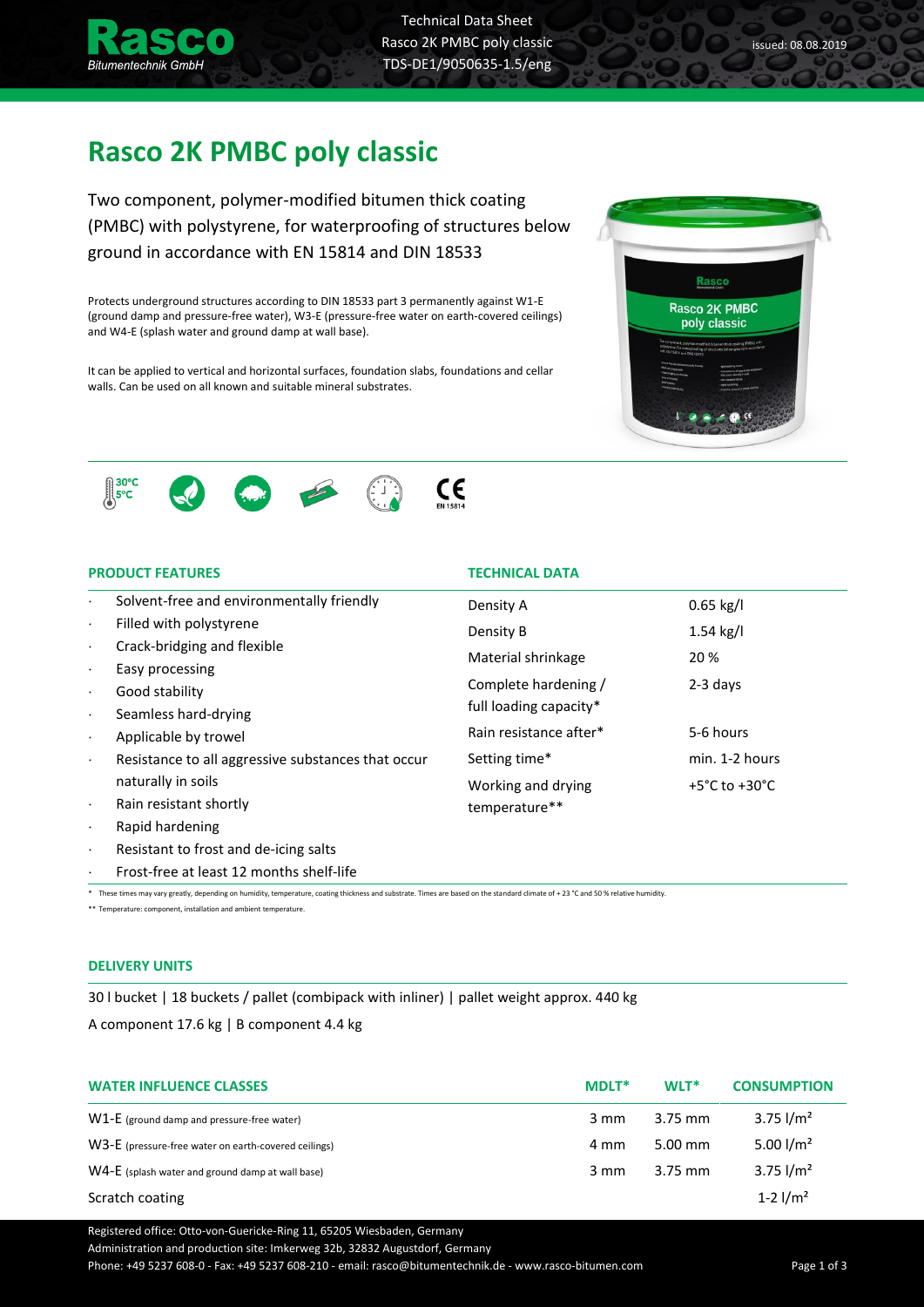

# **WATER INFLUENCE CLASSES MDLT\* WLT\* CONSUMPTION**

#### Gluing insulation and drainage panels  $1-2 \frac{1}{m^2}$

The consumption rates shown are minimum values. A separate professional levelling of the substrate, for example by a scratch coating is expected. According to DIN 18533 part 3, a layer thickness addition of at least 25% of

#### **CE-MARKING**

| 0432                                                         | Bitumentechnik GmbH<br>Otto-von-Guericke-Ring 11 - 65205 Wiesbaden<br>www.bitumentechnik.de |                                                        |  |  |
|--------------------------------------------------------------|---------------------------------------------------------------------------------------------|--------------------------------------------------------|--|--|
| 13<br>CPR-DE1/90503651                                       |                                                                                             |                                                        |  |  |
| EN 15814:2011+A2:2014                                        |                                                                                             |                                                        |  |  |
| Rasco 2K PMBC poly classic                                   |                                                                                             |                                                        |  |  |
| Polymer modified bitumen thick coating for waterproofing     |                                                                                             |                                                        |  |  |
| Watertightness                                               |                                                                                             | Class W <sub>2</sub> A                                 |  |  |
| Class CB <sub>2</sub><br>Crack bridging ability              |                                                                                             |                                                        |  |  |
| Water resistance                                             |                                                                                             | no coloration of the water,<br>no debonding from inlay |  |  |
| Flexibility at low temperature                               |                                                                                             | no cracks                                              |  |  |
| Dimensional stability at high temperature                    |                                                                                             | no sliding or draining down                            |  |  |
| <b>Reaction to fire</b>                                      |                                                                                             | Class F                                                |  |  |
| Resistance to compression                                    |                                                                                             | Class C <sub>2</sub> A                                 |  |  |
| Dangerous substances                                         |                                                                                             | <b>B</b> component: see MSDS                           |  |  |
| Durability of water tightness and reaction to fire<br>passed |                                                                                             |                                                        |  |  |

### **GENERAL NOTES**

In case of sealing or maintenance work the relevant standards and guidelines must be followed.

### **SUBSTRATE PREPARATION**

- Preparation of the substrate has always to be carried out in accordance with DIN 18533 part 3.
- The substrate must be sufficiently dry, level, stable, frost-protected, clean and without traces of oil, grease, tar, honeycombing, cracks, dust, dirt, residue mortar or other potential contaminants.
- Edges should be broken and inside joints rounded out with suitable material.
- The risk of blister/bubble formation as a result of pores or hollow areas in the concrete can be reduced by scratch coating using Rasco 2K PMBC poly classic.
- Mineral substrates have to be prepared using Rasco Bitumen Primer (approx. 0.1-0.2 l/m<sup>2</sup>).
- Open butt joint up to 5 mm should be closed by means of scratch coating using Rasco 2K PMBC poly classic.
- Open butt joints or pits > 5 mm must be filled using a suitable mortar.

#### **APPLICATION**

- Rasco 2K PMBC poly classic is applied evenly in at least two coats after the Rasco Bitumen Primer has dried on the prepared substrate.
- Components A and B are mixed in the correct ratio for at least 3 minutes using a suitable mixing tool to produce a homogeneous lump-free mass.
- We recommend the use of suitable stirring units.
- Application in the required layer thickness takes place using a smoothing trowel, a normal trowel or suitable pump/spray equipment.
- The second coat can be applied as soon as the first coat is dry enough that it cannot be damaged.
- Tools and equipment should be cleaned using water immediately after use.